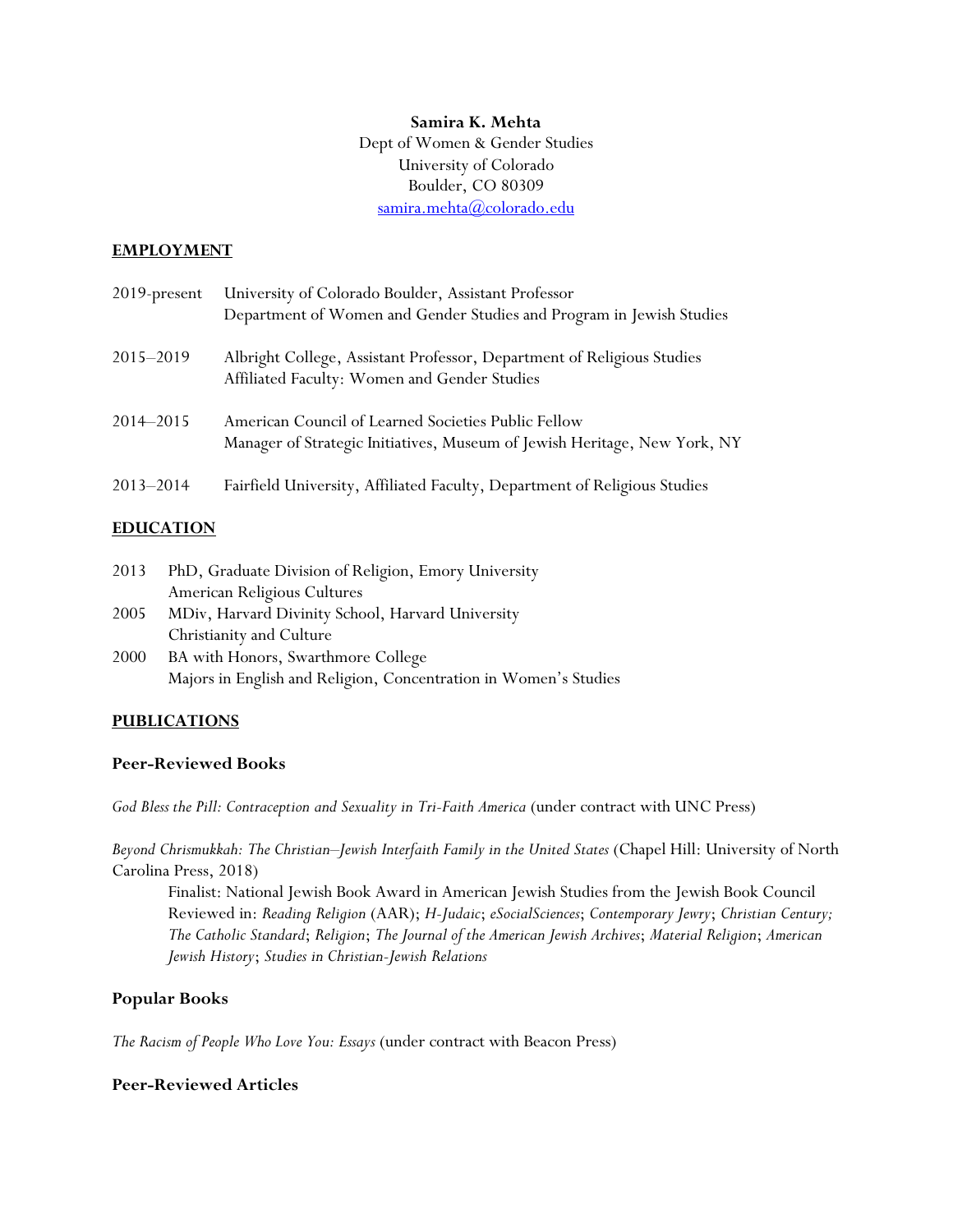"Asian American Jews, Race, and Religious Identity," *Journal of the American Academy of Religion* (forthcoming), available through Advance Access at [https://doi.org/10.1093/jaarel/lfab058.](https://doi.org/10.1093/jaarel/lfab058?fbclid=IwAR2l7i-g6u42SQjdxvwPgX75aZO0helOj4m5pC0zgu4KZcq1cDbjAVAPY04)

"The Changing Jewish Family: Jewish Communal Responses to Interfaith and Same-Sex Marriage," with Brett Krutzsch. *American Jewish History* 104, no. 4 (2020): 553–577.

"Christmas in the Room: Gender, Conflict, and Compromise in Multi-Religious Domestic Space," *Religions 11*, no 6 (2020): 281.

"Prescribing the Diaphragm: Protestants, Jews, Catholics, and a Changing Culture of Contraception," *American Religion* 1, no 2 (2020): 27-52.

"Chrismukkah: Millennial Multiculturalism," *Religion and American Culture: A Journal of Interpretation* 25, no. 1 (2015): 82-109.

"Negotiating the Interfaith Marriage Bed: Religious Difference and Sexual Intimacies," *Theology and Sexuality.* 18, no. 1 (2012): 19-41.

## **Peer-Reviewed Book Chapters**

"You are Jewish if You Want to Be: The Limits of Identity in a World of Multiple Religious Practices," in *Beyond Jewish Identity*, eds. Jon Levisohn and Ari Y. Kelman (Brighton, MA: Academic Studies Press, 2019), 17-35.

"Family Planning is a Christian Duty: Religion, Population Control, and the Pill in the 1960s," in *Devotions*  and Desires: Histories of Sexuality and Religion in the 20<sup>th</sup> Century United States, eds. Gillian Frank, Bethany Moreton, and Heather White (Chapel Hill: University of North Carolina Press, 2018), 152-169.

"I Chose Judaism, but Christmas Cookies Chose Me: Food, Identity, and Familial Religious Practice in Christian/Jewish Blended Families," in *Religion, Food, and Eating in North America*, ed. Benjamin E. Zeller et al (New York: Columbia University Press, 2014), 154-172.

## **Encyclopedia Articles and Primary Source Readers**

Commentary on "Paul Cowan with Rachel Cowan, *Mixed Blessings: Overcoming the Stumbling Blocks in an Interfaith Marriage*" in *The New Jewish Cannon: Ideas and Debates, 1980-2015*. (Boston: Academic Studies Press, 2020) 346-351.

"Religion, Modernity, and Assimilation in America" in *The Oxford Encyclopedia of Religion in America*, ed. John Corrigan (New York: Oxford University Press, 2018). Peer reviewed.

"Race and American Judaism," in *The Oxford Encyclopedia of Religion in America*, ed. John Corrigan (New York: Oxford University Press, 2018). Peer reviewed.

"Contraception and the Sexual Revolution," in *The Social History of the American Family*, eds. Lawrence Ganong and Marilyn Coleman (Thousand Oaks, CA: Sage Publications, 2014).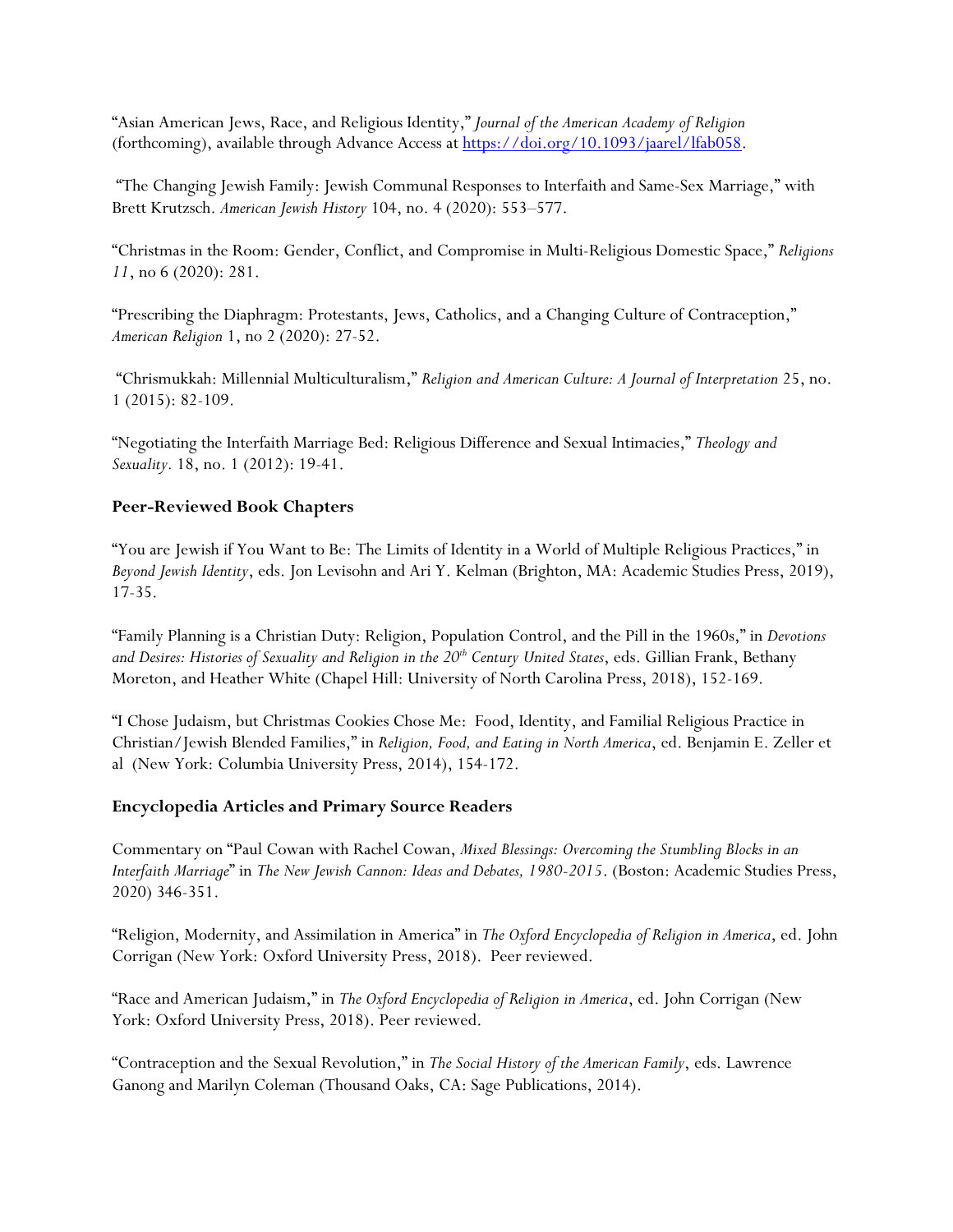"Interfaith Marriage," in *Religion and American Cultures: An Encyclopedia of Traditions, Diversity, and Popular Expressions*, eds. Gary Laderman and Luis León (Santa Barbara, California: ABC-CLIO, 2014)

"Adolescents and Children," in *The Encyclopedia of Religion in America*, eds Charles Lippy and Peter Williams (Washington, DC: CQ Press, 2010).

"Marriage," in *The Encyclopedia of Muslim–American History,* ed. Edward E. Curtis IV (New York: Facts on File, Inc., 2010).

"Education," in *The Encyclopedia of Muslim–American History*, ed. Edward E. Curtis IV. (New York: Facts on File, Inc., 2010).

## **Book Reviews**

Review of *The Public Work of Christmas: Difference and Belonging in Multicultural Societies*, edited by Pamela E. Klassen and Monique Scheer. *Material Religion* (forthcoming).

Review of *Ambivalent Embrace: Jewish Upward Mobility in Post-War America*, by Rachel Kranson. *Material Religion*, (2019) 387-388.

Review of *Moral Combat: How Sex Divided American Christians and Fractured American Politics*, by R. Marie Griffith. *Journal of the American Academy of Religion*, (2018) 853-856.

Review of *Coming of Age in Jewish America: Bar and Bat Mitzvah Reinterpreted* by Patricia Keer Munro. *H-Judaic* (2017)

Review of *Losing Our Religion: How Unaffiliated Parents Are Raising Their Children*, by Christel Manning. *Journal of the Scientific Study of Religion*, 55:4 (2016) 877-878.

Review of *Walking Where Jesus Walked: American Christians and Holy Land Pilgrimage,* by Hillary Kael. *Material Religion*, 12:3 (2016) 393-394.

Review of *Righteous Rhetoric: Sex, Speech, and the Politics of Concerned Women for America,* by Leslie Dorrough Smith. *Theology and Sexuality*, 21:2 (2015) 167-169.

Review of *Kosher Christmas: 'Tis the Season to Be Jewish,* by Joshua Plaut. *American Jewish Archives Journal*, LXV, 1&2 (2013): 114-116.

Review of *Witnessing Suburbia: Conservatives and Christian Youth Culture*, by Eileen Luhr. *Practical Matters* 2 (2009).

Review of *We Have a Religion: The 1920s Pueblo Indian Dance Controversy and American Religious Freedom,* by Tisa Wenger. *ARC, the Journal of the Faculty of Religious Studies, McGill University* 36 (2008): 139–141.

### **Selected Public Essays**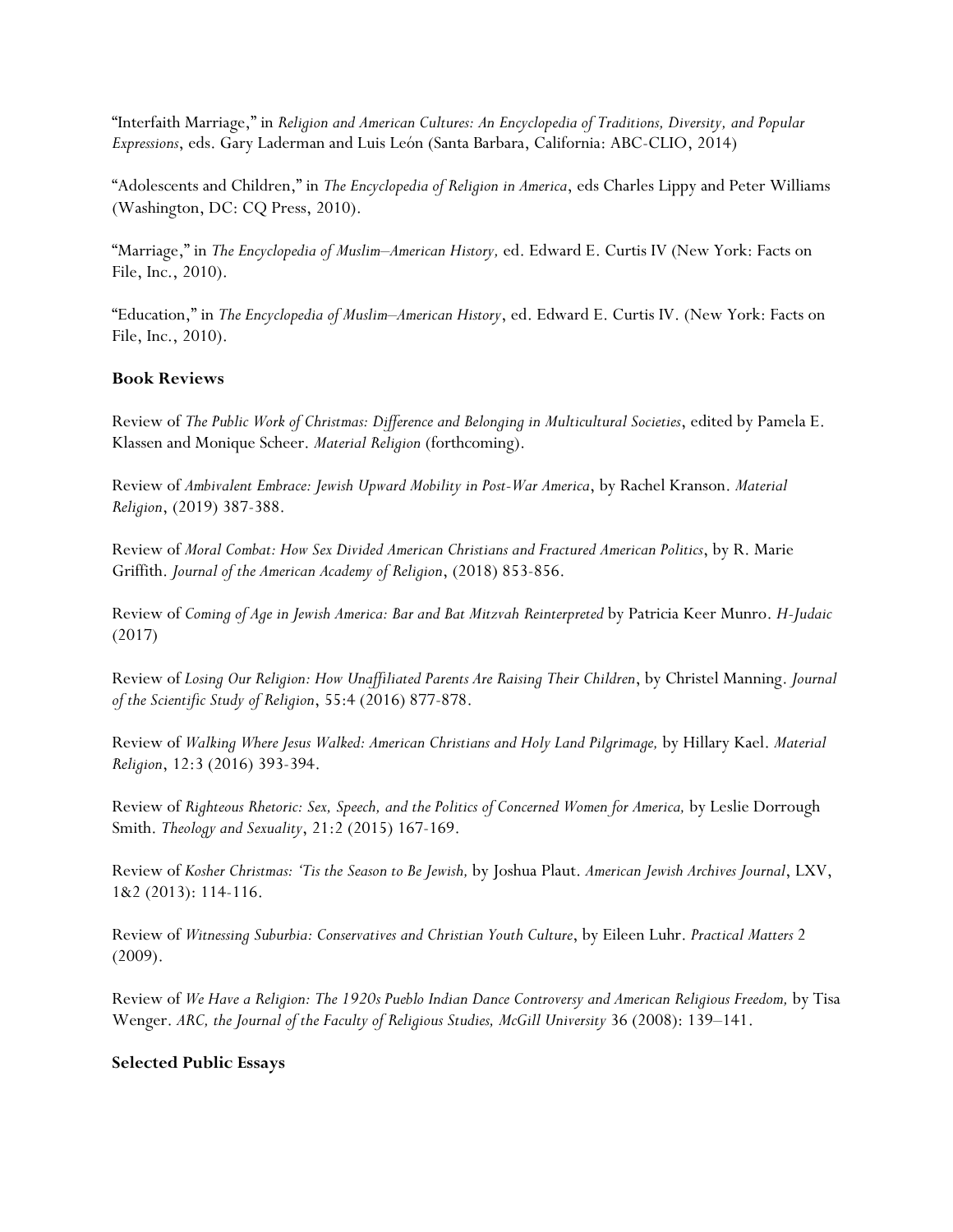Review of *Beyond the Synagogue: Jewish Nostalgia as Religious Practice*, by Rachel B. Gross. *Moment Magazine*, January 2021*.*

<https://momentmag.com/review-the-power-of-dna-dolls-and-delis/>

"The December Dilemma: Less Oy, More Joy," *The Revealer*, December 10, 2019. <https://therevealer.org/the-december-dilemma-less-oy-more-joy/>

"For decades, women on the Pill suffered. They didn't have to," with Lauren MacIvor Thompson. *Washington Post*, February 7, 2019. <https://www.washingtonpost.com/outlook/2019/02/07/decades-women-pill-suffered-they-didnt-have/>

"Teaching with the Immanent Frame," *The Immanent Frame*, September 20, 2018. <https://tif.ssrc.org/2018/09/20/teaching-with-the-immanent-frame/#Mehta>

"The Convergence of Passover and Easter Can Leaven (or Unleaven) the Interfaith Family's Holiday," *Religion Dispatches*, March 29, 2018. [http://religiondispatches.org/the-convergence-of-passover-and-easter-can-unleaven-the-interfaith-familys](http://religiondispatches.org/the-convergence-of-passover-and-easter-can-unleaven-the-interfaith-familys-holiday/)[holiday/](http://religiondispatches.org/the-convergence-of-passover-and-easter-can-unleaven-the-interfaith-familys-holiday/)

"*Believer*, Religious Studies, and the Public," *The Immanent Frame*, July 6, 2017. <https://tif.ssrc.org/2017/07/06/believer-religious-studies-and-the-public/>

"Christmas and Hanukkah, Together Again." *Religion and Politics*. December 20, 2016. <https://religionandpolitics.org/2016/12/20/christmas-and-hanukkah-together-again/>

"Interfaith Kids Are Still Being Raised Jewish. Here's How." *The Forward*. October 26, 2016. <https://forward.com/opinion/352718/interfaith-kids-are-still-being-raised-jewish-heres-how/>

"Interfaith Marriage Literature in 2013: A Year in Review." *Religion and American History: A Group Blog on American Religious History and Culture.* January 7, 2014. <http://usreligion.blogspot.com/2014/01/interfaith-marriage-literature-in-2013.html>

"Oh Chrismukkah Tree, Oh Chrismukkah Tree!" *Religion and American History: A Group Blog on American Religious History and Culture.* December 7, 2013. <http://usreligion.blogspot.com/2013/12/oh-chrismukkah-tree-oh-chrismukkah-tree.html>

"Nicki Haley and the Construction of South Asian Identity," *Religion and American History: A Group Blog on American Religious History and Culture,* July 12, 2010. <http://usreligion.blogspot.com/2010/07/nikki-haley-and-construction-of-south.html>

"Big Vampire Love: What's So Mormon about Twilight?" with Anthony Petro, *Religion Dispatches*, December 4, 2009. <http://religiondispatches.org/big-vampire-love-whats-so-mormon-about-itwilighti/>

## **GRANTS, FELLOWSHIPS, AND HONORS**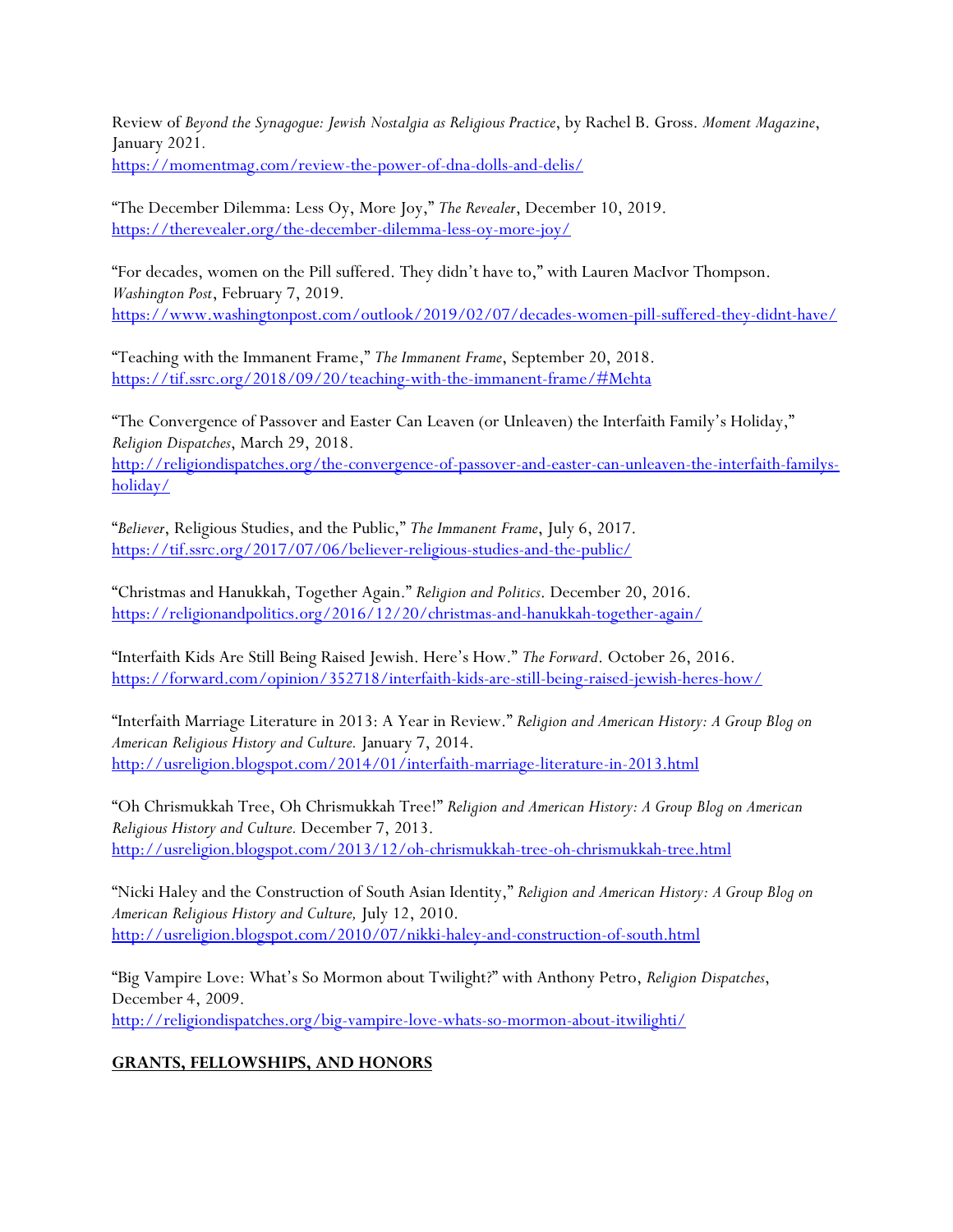| 2020          | University of Colorado Boulder Center for the Humanities and Arts Faculty Fellowship<br>(awarded 2020 to be taken Spring 2022)        |
|---------------|---------------------------------------------------------------------------------------------------------------------------------------|
| 2020          | Cashmere Subvention Award in Jewish Gender, Sexuality, and Women's Studies from the                                                   |
| 2019          | Women's Caucus of the Association of Jewish Studies<br>Faculty Success Grant, University of Colorado Boulder Leadership Education for |
|               | Advancement and Promotion Program                                                                                                     |
| 2019          | Finalist: National Jewish Book Award in American Jewish Studies from the Jewish Book                                                  |
|               | Council                                                                                                                               |
| 2018-2019     | Young Scholars of American Religion Center for the Study of American Religion and                                                     |
|               | Culture, Indiana University-Purdue University, led by Sylvester Johnson (University of                                                |
|               | Virginia) and Sally Promey (Yale University); 1 of 10 junior scholars selected for two-year                                           |
|               | series of workshops on research and pedagogy                                                                                          |
| 2018-2019     | Wabash Center for Teaching and Learning in Theology and Religion Early Career                                                         |
|               | Fellowship                                                                                                                            |
| 2018-2019     | The Rabbi Theodore S. Levy Tribute Fellowship, American Jewish Archives                                                               |
| 2018-2019     | Sophia Smith Collection Travel-to-Archives Grant, Smith College                                                                       |
| 2018-2019     | Rockefeller Archive Center Research Stipend, Rockefeller Archive Center                                                               |
| 2018          | Albright College Faculty Research Award                                                                                               |
| 2017          | Leonard Hastings Schoff Publication Fund Subvention Grant, Religion in America                                                        |
|               | University Seminar, Columbia University                                                                                               |
| 2016-2017     | David B. Larson Fellowship in Health and Spirituality, John W. Kluge Center at the                                                    |
|               | Library of Congress, Washington, DC (awarded 2015)                                                                                    |
| 2014-2015     | New England Regional Fellowship Consortium Research Grant                                                                             |
| 2012-2013     | Robert W. Woodruff Library Fellowship, Emory University                                                                               |
| $2011 - 2012$ | Northeastern Consortium for Faculty Diversity Dissertation Fellow and Humanities                                                      |
|               | Scholar-in-Residence, Allegheny College                                                                                               |
| 2005-2011     | Arts and Sciences Fellowship, Emory University                                                                                        |
| 2008-2010     | Graduate Fellow, The Sloan Foundation Center for Myth and Ritual in American Life                                                     |
|               | (MARIAL) at Emory University                                                                                                          |
| 2008-2009     | Bernard and Audre Rapoport Fellowship, American Jewish Archives                                                                       |

# **WORKSHOPS**

| 2019      | LEAP Introductory Leadership Workshop, University of Colorado Boulder Leadership   |
|-----------|------------------------------------------------------------------------------------|
|           | Education for Advancement and Promotion Program (Awarded 2019 for January 2020     |
|           | participation)                                                                     |
| 2017-2018 | Wabash Center for Teaching and Learning Theology and Religion                      |
|           | Workshop for Early Career Religion Faculty of Asian and Pacific Islander Descent   |
| 2017      | Teaching Interfaith Understanding Seminar sponsored by the Council for Independent |
|           | Colleges and the Interfaith Youth Core                                             |
| 2017      | Situating American Jewish Studies, Lehigh University, Bethlehem, PA                |
| 2014-2015 | Paula E. Hyman Mentoring Program Emerging Scholar                                  |

## **AREAS OF TEACHING COMPETENCE**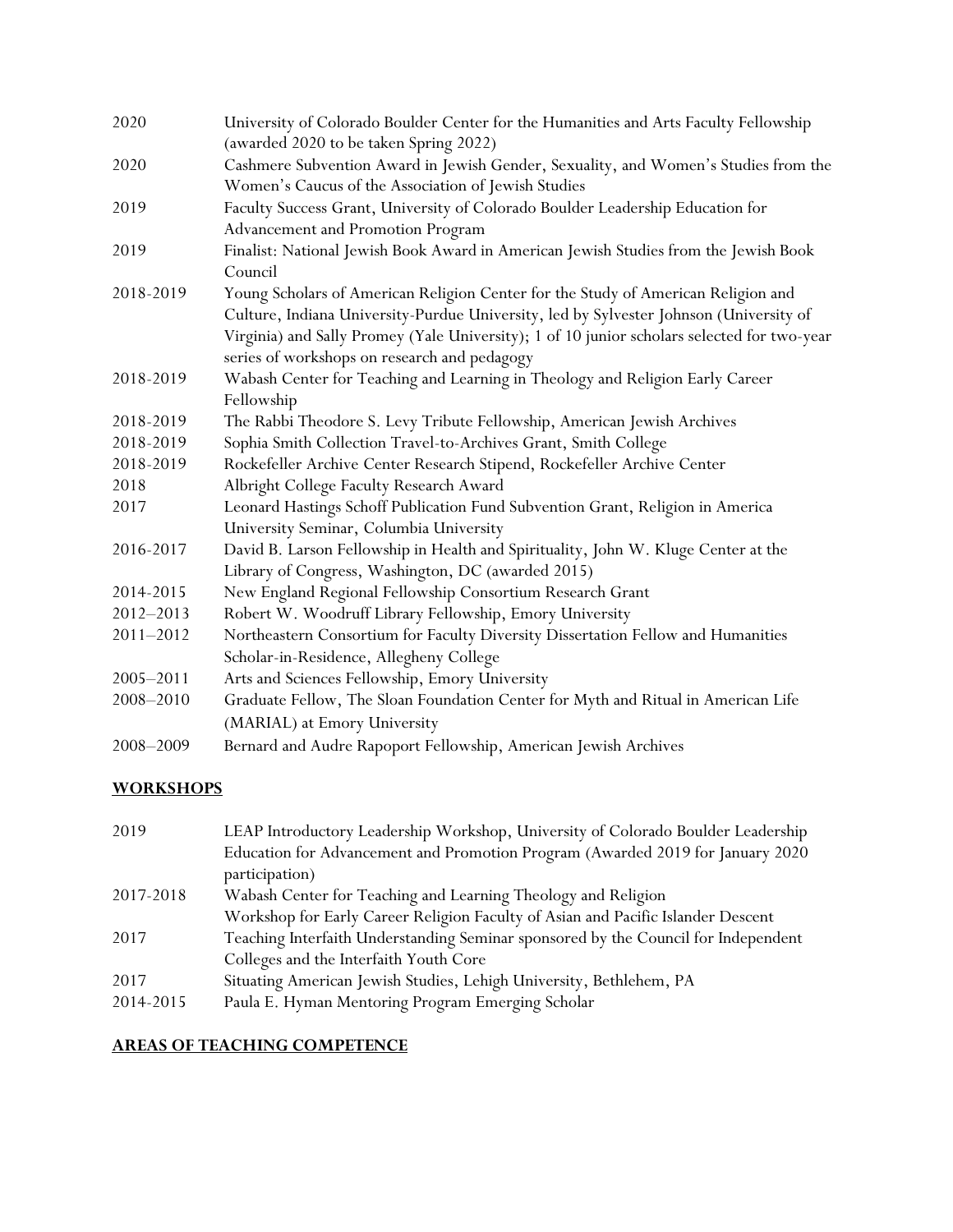American Religious Diversity; Gender and Sexuality; Religion, Race, and Ethnicity; American Religious History; American Jewish History and Culture; Theory and Methods in the Study of Religion; Theories of Religious Practice; Material Culture

## **PROFESSIONAL PRESENTATIONS**

## **Invited Lectures**

| 2020 | "The Diaphragm Debates," Vanderbilt University, Nashville, TN (virtual)                                                        |
|------|--------------------------------------------------------------------------------------------------------------------------------|
| 2019 | "The Interfaith Family in the 21 <sup>st</sup> Century," Marist College, Poughkeepsie, NY.                                     |
| 2018 | "Moving Beyond Chrismukkah: How We Think About Christian-Jewish Interfaith Families"<br>Towson University, Towson, MD          |
| 2018 | "The Interfaith Family in the New Millennium," Lafayette College, Easton, PA.                                                  |
| 2017 | Morality, Contraception, and Religion in Post-World War America, John W. Kluge<br>Center, Library of Congress, Washington, DC. |

## **Invited Presentations**

| 2021 | Conversation with Laura Arnold Liebman about Once We Were Slaves: The Extraordinary<br>Journey of a Multi-Racial Jewish Family for the American Jewish Historical Association, New<br>York, NY (virtual)                                                |
|------|---------------------------------------------------------------------------------------------------------------------------------------------------------------------------------------------------------------------------------------------------------|
| 2021 | "Plenary Panel," Queer Jews: A 20th Anniversary CLGS Symposium in Memory of David<br>Shneer, Center for LGBTQ and Gender Studies in Religion, Pacific School of Religion<br>(virtual)                                                                   |
| 2019 | "Christian-Jewish Blended Families: A Multicultural Case Study," at the Religious Conflict<br>and Coexistence: The Korean Context and Beyond International Conference, Chonbuk<br>National University, Jeonju, South Korea.                             |
| 2019 | "Bodies: Medical Innovation and Religious Interpretations of the Human Body," at the<br>Religion and Innovation Conference. Museum of American History, Smithsonian<br>Institution, Washington, DC.                                                     |
| 2019 | "Beyond Brenda's Diaphram: Sexuality and Contraception in Herberg's America" at The<br>Jewish 1950s. University of Florida, Gainesville, FL                                                                                                             |
| 2015 | "Why Do They Call My Afro A Jew-fro?" Religions in America Seminar. Columbia<br>University, New York.                                                                                                                                                   |
| 2015 | "Responsible Sex. Responsible Parenthood: Religion, Population Control, and the Pill in<br>the 1960s," Reproductive Rights, Health, and Access Conference Organized by the<br>Gender, Sexuality, and Women's Studies Program, University of Pittsburgh. |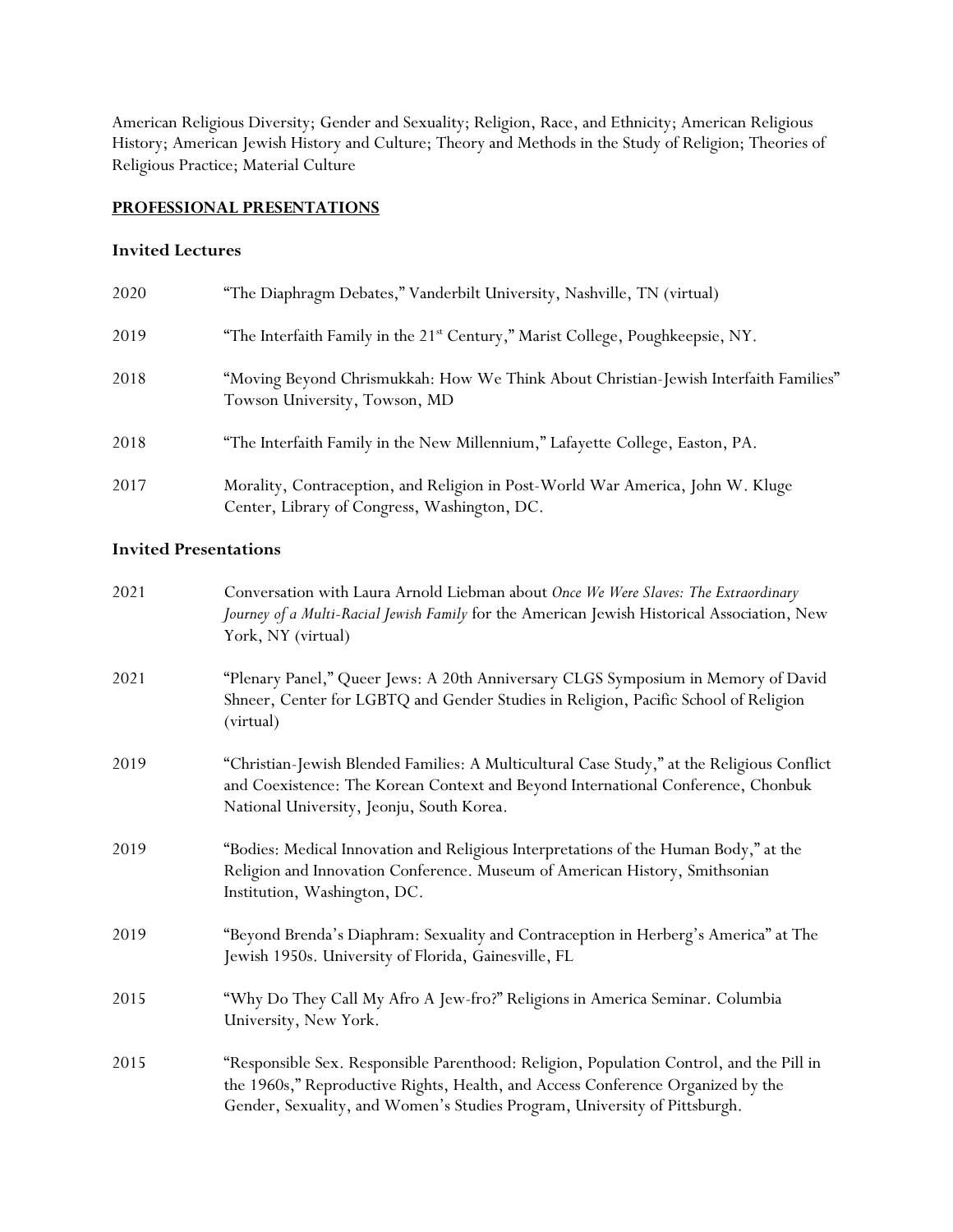| 2015 | "Interfaith Families and American Jewish Institutions," Council of American Jewish<br>Museums, San Francisco.                                                                                                                                                                                       |
|------|-----------------------------------------------------------------------------------------------------------------------------------------------------------------------------------------------------------------------------------------------------------------------------------------------------|
| 2014 | "God Bless the Pill?: Sexuality, American Religion, and Contraception in the Twentieth<br>Century," New England Regional Fellowship Consortium Talk, Arthur and Elizabeth<br>Schlesinger Library on the History of Women in America, Radcliffe Institute for Advanced<br>Study, Harvard University. |
| 2014 | "God Bless the Pill?: Sexuality, American Religion, and Contraception in the Twentieth<br>Century," New England Regional Fellowship Consortium Talk, Sophia Smith Collection,<br>Smith College.                                                                                                     |
| 2012 | "Beyond Chrismukkah: Christian-Jewish Interfaith Families from 1965 to Yesterday,"<br>Faculty Lecture Series, Allegheny College.                                                                                                                                                                    |
| 2010 | "Food and Family Connection in Christian/Jewish Blended Families," Coming to the Table:<br>Critical Perspectives on Food, Health, and Justice, Center for Ethics, Emory University,<br>Atlanta, GA.                                                                                                 |

# **Conference Papers and Posters**

| 2021 | "The Rhetoric of Responsible Parenthood in Secular Debates About Contraception: A<br>Transformation from Theology to Secular Policy," Society for US Intellectual History,<br>virtual (originally scheduled for November 2020, Boston, MA) |
|------|--------------------------------------------------------------------------------------------------------------------------------------------------------------------------------------------------------------------------------------------|
| 2020 | "Seder Innovations in 20th and 21st Century America: A Roundtable," Association for<br>Jewish Studies, virtual (originally scheduled for Washington, DC)                                                                                   |
| 2020 | "Responsible Parenthood: Terms in Common, Theologies in Contrast," American Catholic<br>Historical Association, New York, NY                                                                                                               |
| 2019 | "Sexuality, Politics, and American Judaism: A Roundtable Discussion," Association for<br>Jewish Studies, San Diego, CA                                                                                                                     |
| 2019 | "Skipping a Generation: Grandparenting in Interfaith Families," American Academy of<br>Religion, San Diego, CA                                                                                                                             |
| 2018 | "Mothering in Multiple Identities: American-Jews, Asian Americans, and the Possibilities<br>for Fusion," Association for Jewish Studies, Boston, MA                                                                                        |
| 2018 | "Masculinity and the Making of American Judaism: A Reflection on Sarah Imhoff's Work,"<br>American Academy of Religion, Denver, CO.                                                                                                        |
| 2018 | "Sexing American Jewish History Roundtable," American Jewish Historical Society<br>Biannual Scholars Conference, Philadelphia, PA.                                                                                                         |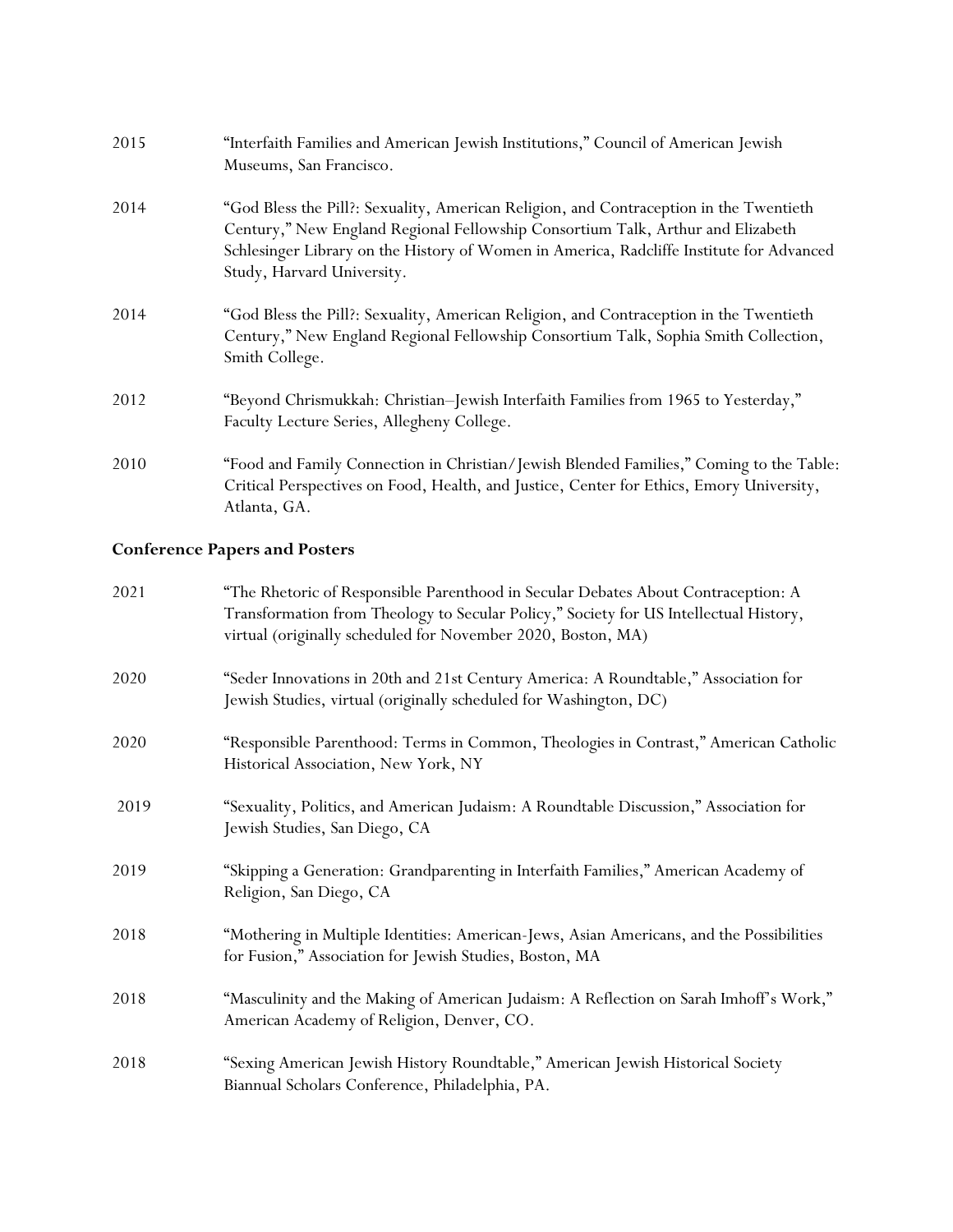| 2017 | "Blessing the Baby: Interfaith Families Address Baby Naming, Baptism, and the Bris,"<br>Association of Jewish Studies, Washington, DC                                                                                                                                            |
|------|----------------------------------------------------------------------------------------------------------------------------------------------------------------------------------------------------------------------------------------------------------------------------------|
| 2017 | "Picture Books and the Raising of Children in Christian-Jewish Interfaith Families,"<br>American Academy of Religion, Boston, MA                                                                                                                                                 |
| 2017 | "Clergy, Co-eds, and Contraception: Liberal Clergy and the Fight to Get Contraception to<br>Unmarried Women in the 1960s," Single Lives: 200 Years of Independent Women in<br>Literature and Popular Culture, University College Dublin Humanities Institute, Dublin,<br>Ireland |
| 2016 | "Race, Reproduction, and Religion: A Roundtable Discussion," American Academy of<br>Religion, San Antonio, TX. Co-organizer (with Kathleen Holscher).                                                                                                                            |
| 2016 | "An Ethnographic Education: Using Local Religious Sites in the Religious or Jewish Studies<br>Classroom," Association of Jewish Studies, San Diego, CA                                                                                                                           |
| 2016 | "The Water that Transforms: Swimming Pool as Secular, California Mikveh in Jill<br>Soloway's Transparent," Transparent: A Multidisciplinary Symposium, Rochester, NY                                                                                                             |
| 2016 | "Race, Reproduction, and American Religion: A Roundtable Discussion," American<br>Academy of Religion, San Antonio, TX                                                                                                                                                           |
| 2016 | "The Basmati Bat Mitzvah: American Jews, Asian Americans, and the Possibilities for<br>Fusion," American Jewish Historical Society Biannual Scholars Conference, New York, NY                                                                                                    |
| 2016 | "Gender and Interfaith Parenting: Religious Identity, Communal Anxiety, and the Role of<br>the Mother," Mid-Atlantic Region American Academy of Religion, New Brunswick, NJ                                                                                                      |
| 2016 | "The Academic Study of American Religion in a Changing Professional Landscape," Mid-<br>Atlantic Region American Academy of Religion, New Brunswick, NJ                                                                                                                          |
| 2015 | "Teaching Beyond the Canon: New Approaches to the Jewish Studies Classroom,"<br>Association for Jewish Studies, Boston, MA                                                                                                                                                       |
| 2014 | "A Kosher Christmas Dinner: Food, Tradition, and the Christian-Jewish Interfaith<br>Household," Religion and Food, The Donner Institute for Research on Religious and<br>Cultural History, Turku, Finland                                                                        |
| 2014 | "Why Do They Call My Afro a Jew-fro?:' Multifaith, Multiracial Families in Twenty-First<br>Century America," Jews and Judaism in the American World of "Difference": The 2014<br>Biennial Scholars Conference on American Jewish History, Atlanta, GA                            |
| 2014 | "The Battle Over Women's Bodies: Hobby Lobby, Religious Freedom, and the Birth<br>Control Mandate," Religion, Health, and the Body in North America, The Fetzer Center at<br>the University of Western Michigan, Kalamazoo, MI                                                   |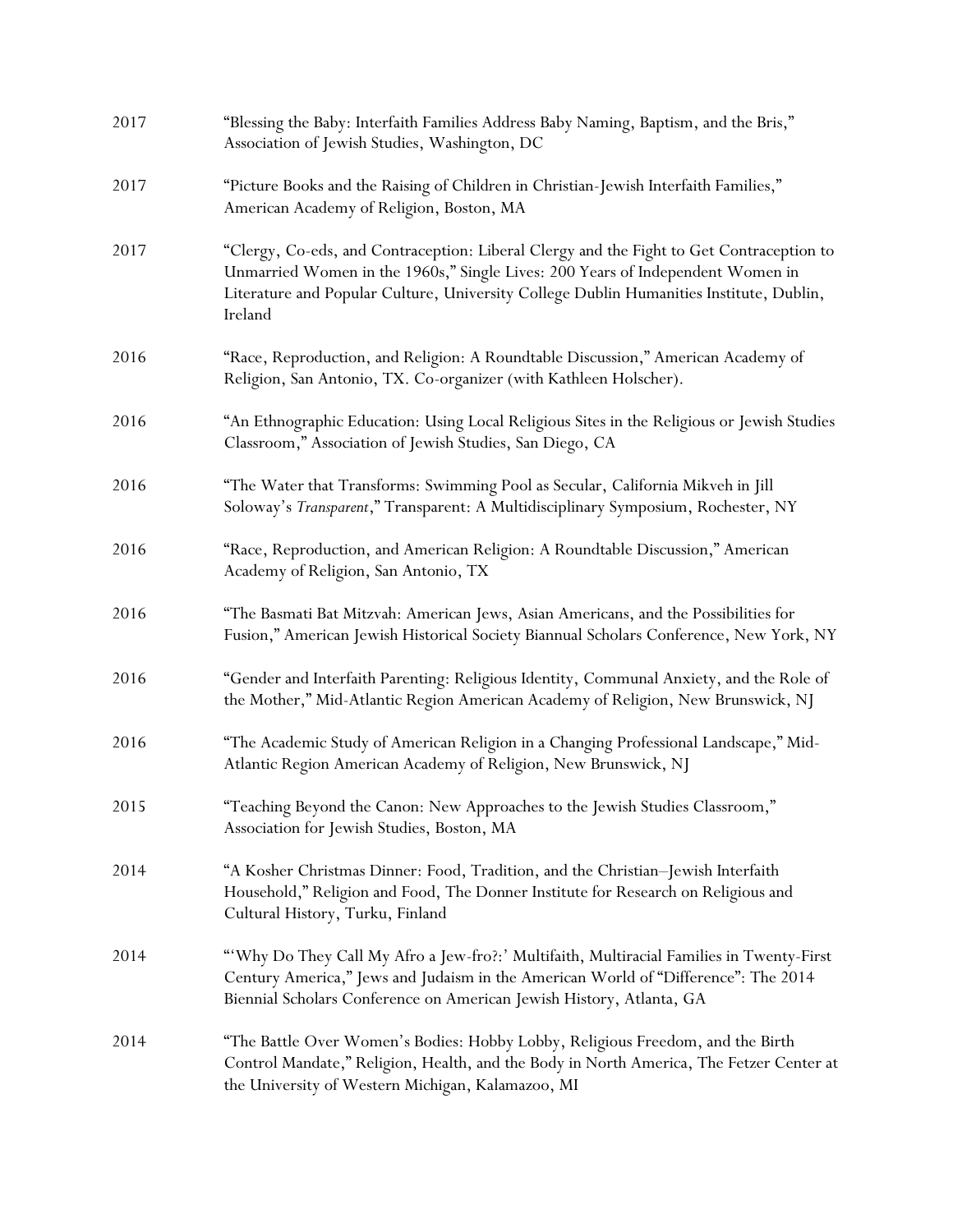| 2014 | "A [Christian] Black Man With Something of a Jewish Soul:' Multi-faith, Multi-racial<br>Families in 20 <sup>th</sup> and 21 <sup>st</sup> Century America," Conference on Rethinking Jewish Identity and<br>Education, Brandies University, Waltham, MA |
|------|---------------------------------------------------------------------------------------------------------------------------------------------------------------------------------------------------------------------------------------------------------|
| 2013 | "Sexual Binaries/Religious Histories: A Roundtable Discussion," American Academy of<br>Religion, Baltimore, MD                                                                                                                                          |
| 2013 | "Jewish or Jew-ish: Lessons in Jewish Identity in Children's Books for Interfaith Families,"<br>American Academy of Religion, Baltimore, MD                                                                                                             |
| 2013 | "Translating the Jewish Narrative into an American Narrative: A Roundtable Discussion,"<br>Association for Jewish Studies, Boston, MA                                                                                                                   |
| 2013 | "Double Minority, Double Trouble: Choices, Practices, and Challenges of the Interfaith,<br>Multicultural Family," Association for Jewish Studies, Boston, MA                                                                                            |
| 2012 | "Your Children's Children: Jewish Grandparents, Christian Grandchildren, and the<br>Instruction Manuals of Identity Transmission," Association for Jewish Studies, Chicago, IL                                                                          |
| 2011 | "Seeking and Dwelling in Judy Blume's Are You There God? It's Me, Margaret," American<br>Academy of Religion Annual Meeting, San Francisco, CA                                                                                                          |
| 2011 | "Negotiating the Interfaith Marriage Bed: Sexual Intimacies and Religious Difference,"<br>American Academy of Religion Annual Meeting, San Francisco, CA                                                                                                |
| 2011 | "I Chose Judaism, but Christmas Cookies Chose Me:' Food and a Hybrid Sense of the<br>Sacred in Interfaith Families," American Historical Association Annual Meeting, Boston,<br>MA                                                                      |
| 2011 | "Dovetail: Blending of Christian/Jewish Families in Contemporary America," Southeastern<br>Commission on the Study of Religion Annual Meeting, Louisville, KY                                                                                           |
| 2010 | "Unintentional Hybridities: Christian Elements in Jewish Interfaith Families," Association<br>for Jewish Studies Annual Meeting, Boston, MA                                                                                                             |
| 2009 | "A Hot Knish, the Taste of Christmas: Food as Bridge and Boundary Marker for<br>Christian/Jewish Blended Families, 1965-2010," American Academy of Religion Annual<br>Meeting, Montreal, QC                                                             |
| 2009 | "Multiple Faiths, One Family?" American Academy of Religion Annual Meeting, Montreal,<br>QC                                                                                                                                                             |
| 2009 | "Christian/Jewish Interfaith Families and the UU Congregation as a Site for Familial<br>Identity Formation," The Future of Unitarian Universalist Scholarship Conference, Harvard<br>Divinity School, Boston, MA                                        |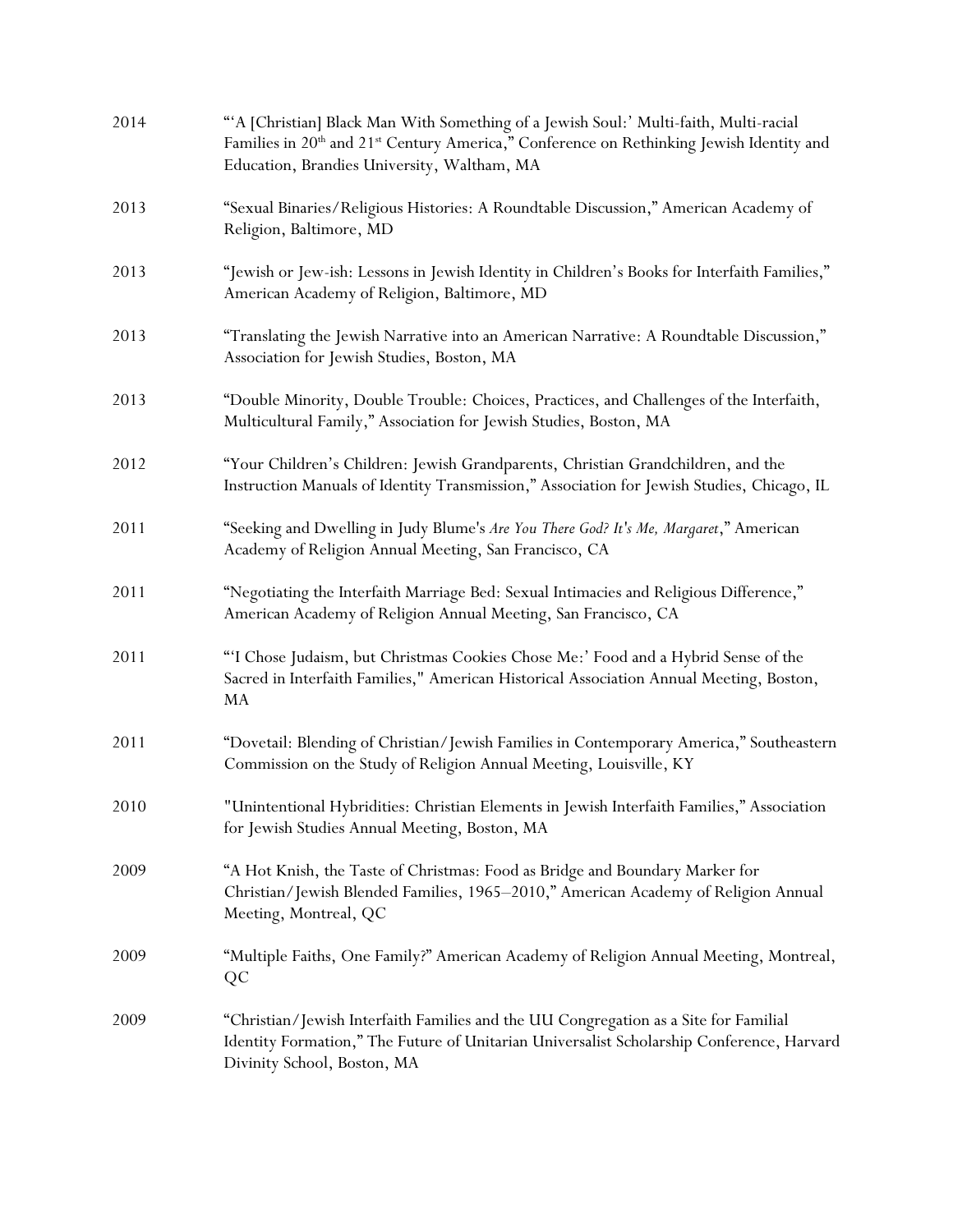| 2009 | "Muddled Mishpochah: Memoir Literature as a Key to Identity Formation in the<br>Christian/Jewish Blended Family, 1965-2010," Religion and Identity: An Interdisciplinary<br>Graduate Student Conference, Northwestern University, Evanston, IL           |
|------|----------------------------------------------------------------------------------------------------------------------------------------------------------------------------------------------------------------------------------------------------------|
| 2008 | "If I Am Christian and You Are Jewish, Can We Decide for the Kids?: Advice Manuals,<br>Interfaith Families, and Religious Hybridity in the Contemporary United States,"<br>Southeastern Commission for the Study of Religion Annual Meeting, Atlanta, GA |
| 2008 | "If Mom Is Christian and Dad Is Jewish, Can I Be Both?: Advice Manuals and<br>Christian/Jewish Identity Formation," Florida State University Department of Religion<br>Graduate Student Symposium, Tallahassee, FL                                       |
| 2007 | "The Unitarian Universalist Congregation as Home for Interfaith Families," American<br>Academy of Religions Annual Meeting, San Diego, CA                                                                                                                |
| 2007 | "Judy Blume: A Window on the Interfaith Marriage Dilemma from the Standpoint of the<br>Young Adult Novel," Southeastern Commission for the Study of Religion Annual Meeting,<br>Nashville, TN                                                            |

# **Accepted Papers**

| 2020 | "Sacrality and Purity in the Mid-Twentieth Century Push for Contraception," Organization |
|------|------------------------------------------------------------------------------------------|
|      | of American Historians, Washington, DC (Conference Cancelled)                            |

2020 "Jewish Feminist Praxis in Transnational Context," National Women's Studies Association, Minneapolis, MN (Conference Cancelled)

## **Public Lectures, Panels, and Teaching**

| 2020 | "Beyond Chrismukkah: Christian-Jewish Interfaith Families in the United States" at Kol<br>Hadash Humanistic Congregation, Deerfield, IL (virtual)                                   |
|------|-------------------------------------------------------------------------------------------------------------------------------------------------------------------------------------|
| 2020 | "Celebrating the Holidays: A Modern-Day Perspective" at Temple Beth Shalom, New City,<br>New York (virtual)                                                                         |
| 2020 | "Black and Indian and Biracial Women: A VP Forum" webinar hosted through the<br>University of Colorado Boulder Department of Women and Gender Studies                               |
| 2020 | "Eco-Kashrut: Food, Jews, Justice" webinar hosted through the University of Colorado<br>Boulder Program in Jewish Studies Peak to Peak series                                       |
| 2020 | "The New Jewish Canon Book Club Part IV," a panel discussion with Claire Sufrin, editor of<br>The New Jewish Canon, and four contributors sponsored by the Shalom Hartman Institute |
| 2020 | "Mrs. America: Feminism Then and Now," a panel discussion on the HULU series about<br>the ERA sponsored by The Jewish Women's Archive                                               |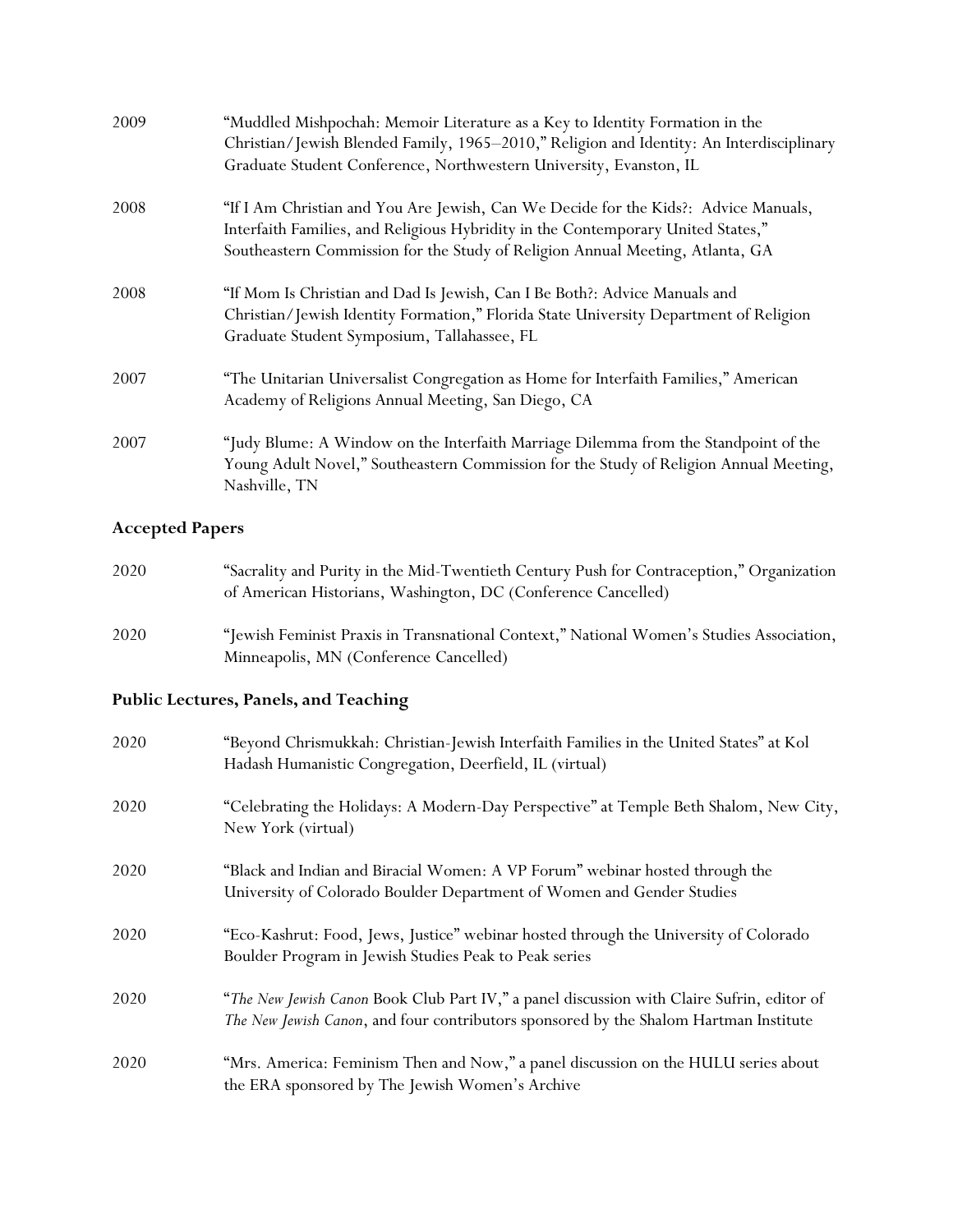| 2018 | "The Religiously Complex Congregation in the Religiously Complex World" The Unitarian<br>Universalist Association Minns Lecture Series, Boston and Cambridge, MA |
|------|------------------------------------------------------------------------------------------------------------------------------------------------------------------|
|      |                                                                                                                                                                  |
| 2010 | "Interfaith Family Life: One or Both, Religion or Ethnicity?" Limmud Southeast, Clayton,<br>GA                                                                   |
| 2010 | "Interfaith Families: Sitcom or Family Drama," Limmud Southeast, Clayton, GA                                                                                     |

### **ACADEMIC COLLABORATIONS**

- **2020-present** American Religious History Feminist Reading Collective (founder)
- **2020-present** American Jewish History, American Jewish Historians, and the Opportunities Offered to Us by Black Lives Matter
- **2017-present** Co-chair. Religions and Families in North America Seminar, American Academy of Religion (ongoing 5-year seminar)
- **2017** Situating American Jewish Studies Working Group
- **2007-2012** Participant. Religion, Food, and Eating Seminar Group, American Academy of Religion (ongoing 5-year seminar)
- **2007-2010** Participant. Sloan Foundation Center for Myth and Ritual in American Life (MARIAL). Emory University, Bradd Shore, Director (Participation included a 25,000 research grant.)

### **ADMINISTRATIVE, ACADEMIC, AND COMMUNITY SERVICE**

|           | 2021-present Academic Advisory Council, Jewish Women's Archive                                                  |
|-----------|-----------------------------------------------------------------------------------------------------------------|
|           | 2 <b>020-present</b> Board Member, eFeminist Studies in Religion, <u>https://www.fsrinc.org/blog-people-2/</u>  |
|           | 2020-present Executive Committee (At-Large Member), Program in Jewish Studies<br>University of Colorado Boulder |
|           | 2020-present Merit Committee, Department of Women and Gender Studies<br>University of Colorado Boulder          |
|           | 2018–present Task Force on Inclusion and Diversity, Association for Jewish Studies                              |
|           | 2016–present Steering Committee Member. North American Religions Section. American Academy of<br>Religions      |
| 2020      | Hadassah-Brandeis Institute Research Awards Academic Advisory Committee<br><b>Brandeis University</b>           |
| 2019-2020 | Undergraduate Committee, Program in Jewish Studies                                                              |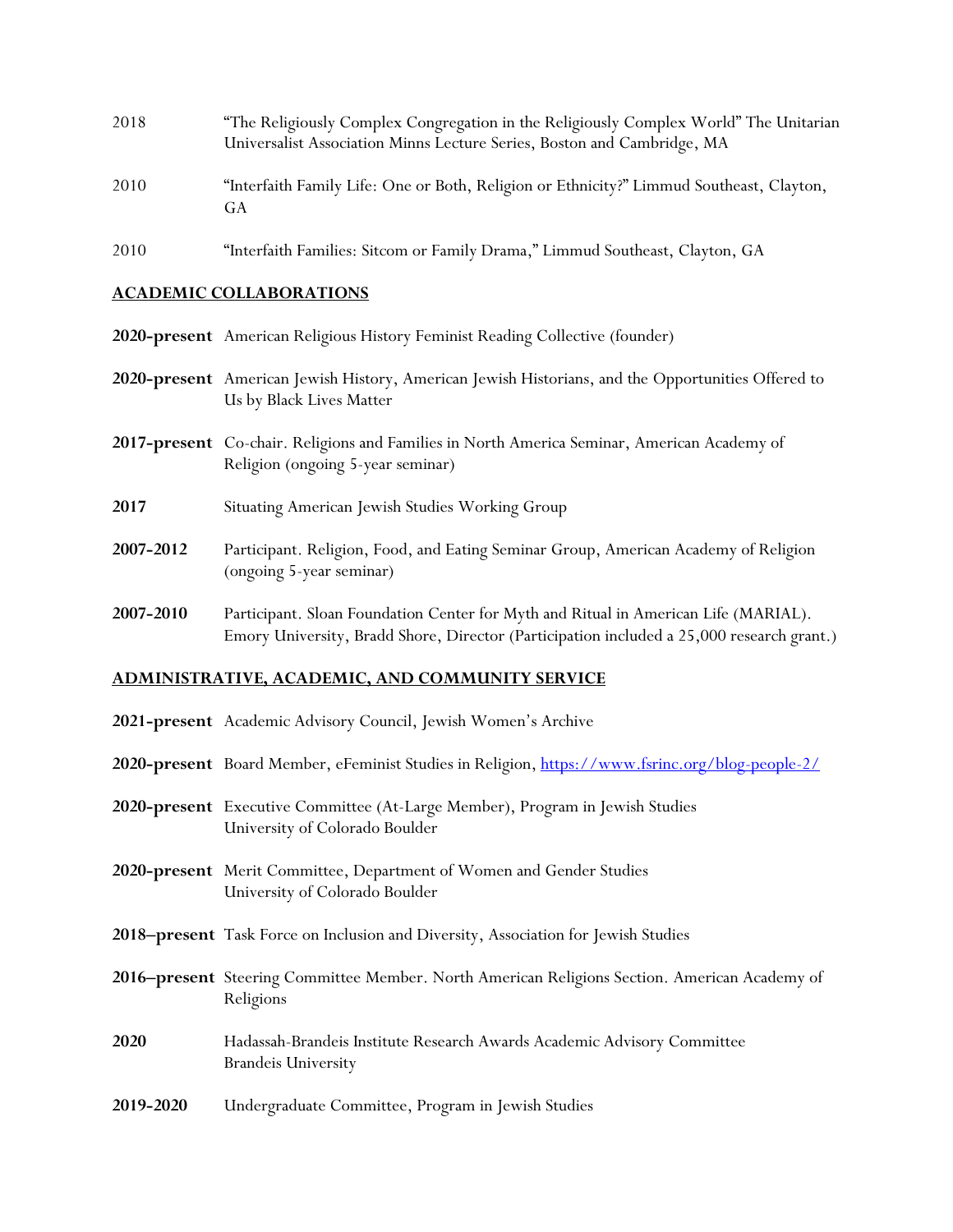University of Colorado Boulder

| 2019-2020 | Undergraduate Committee, Department of Women and Gender Studies |
|-----------|-----------------------------------------------------------------|
|           | University of Colorado Boulder                                  |

- **2018–2019** Deep Dive Team: Faculty and Staff Salary and Peer Group Goals, Albright College Committee to assess Faculty and Staff compensation at Albright College, in order to make recommendations to the administration and board of trustees
- **2018–2019** Deep Dive Team for Retirement Benefit, Albright College Committee to assess Faculty and Staff retirement benefits at Albright College, in order to make recommendations to the administration and board of trustees
- **2017–2019** Educational Policy Committee, Albright College The mission of the elected Educational Policy Council (EPC) is to plan, initiate, assess, and administer, in collaboration with the CAO, policies pertaining to the curriculum and teaching mission of the Albright College faculty. Elected by the faculty.
- **2015–2018** Board Member. Women's Caucus of the Association for Jewish Studies. Member. Women's Caucus of the Association for Jewish Studies subcommittee on travel grants
- **2013–2016** Monthly Contributor. *Religion and American History: A Group Blog on American Religious History and Culture.*
- **2013** Organizer. Sexual Binaries/Religious Histories: A Roundtable Discussion, American Academy of Religion, Baltimore, MD
- **2012** Co-organizer (with Rachel Gross). How-To Jews: The Instruction Manuals of American Judaism, Association for Jewish Studies, Chicago, IL
- **2008** Visiting Scholar at the Decatur Public Library for the Next Book Series "Between Two Worlds: Stories of Estrangement and Homecoming."

## **REVIEWER**

Monographs Duke University Press

Journal Articles *Contemporary Jewry Shofar: An Interdisciplinary Journal of Jewish Studies Nashim: A Journal of Jewish Women's Studies and Gender Issues Journal of Mediterranean Studies*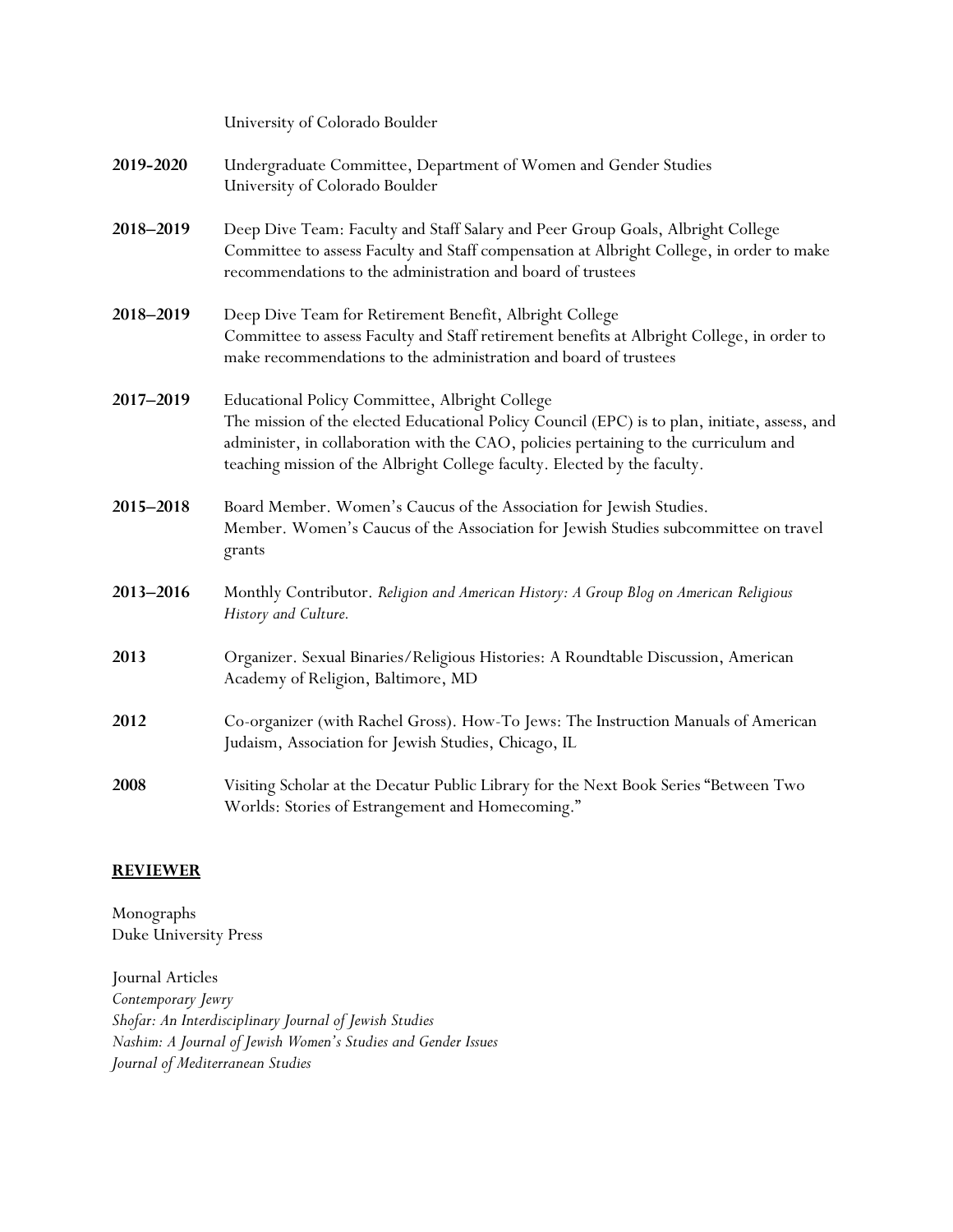## **MEDIA APPEARANCES**

| 2020 | Episode 1 "Hanukkah" of The Primary Source Podcast: A Podcast from the Taube Center<br>for Jewish Studies.                                                                                                                                                          |
|------|---------------------------------------------------------------------------------------------------------------------------------------------------------------------------------------------------------------------------------------------------------------------|
| 2020 | cited in "Colorado Catholics consider implications of Pope's support of same-sex civil<br>unions" Fox Denver News (October 21, 2020)<br>https://kdvr.com/news/local/colorado-catholics-consider-implications-of-popes-<br>support-of-same-sex-civil-unions/         |
| 2020 | cited in "In Kamala Harris' richly textured background, a portrait of America today" The<br>Christian Science Monitor (August 2020)<br>https://www.csmonitor.com/USA/Politics/2020/0819/In-Kamala-Harris-richly-<br>textured-background-a-portrait-of-America-today |
| 2019 | "Expert Witness" in US Catholic (December 2019)<br>https://uscatholic.org/articles/201912/merry-chrismukkah-some-homes-holidays-come-<br>twist-31900                                                                                                                |
| 2018 | "Author Interview" on "The Anxious Bench" of Patheos<br>https://www.patheos.com/blogs/anxiousbench/2018/12/beyond-chrismukkah-an-<br>interview-with-samira-mehta/                                                                                                   |
| 2018 | Judaism Unbound Podcast<br>http://www.judaismunbound.com/podcast/episode-144-samira-mehta                                                                                                                                                                           |
| 2018 | Jewish History Matters Podcast<br>https://www.jewishhistory.fm/beyond-chrismukkah-jewish-christian-interfaith-families-<br>in-the-united-states-with-samira-mehta/                                                                                                  |
| 2018 | New Books in Religion Podcast<br>https://newbooksnetwork.com/samira-mehta-beyond-chrismukkah-the-christian-jewish-<br>interfaith-family-in-the-united-states-unc-press-2018/                                                                                        |
| 2018 | "Author Interview" in Reading Religion: A Publication of the American Academy of Religion<br>http://readingreligion.org/content/interview-samira-mehta-author-beyond-chrismukkah                                                                                    |
| 2018 | Religion News Service "Author Talk"<br>https://www.facebook.com/ReligionNewsSvc/videos/10155552122712799/                                                                                                                                                           |
| 2017 | "Mixed Blessings," Episode 4 the Sexing History Podcast<br>https://itunes.apple.com/us/podcast/sexing-history/id1264132399                                                                                                                                          |
| 2016 | "Albright professor is awarded a year-long fellowship" by Susan Shelly in the Reading Eagle<br>(July 16, 2016)                                                                                                                                                      |